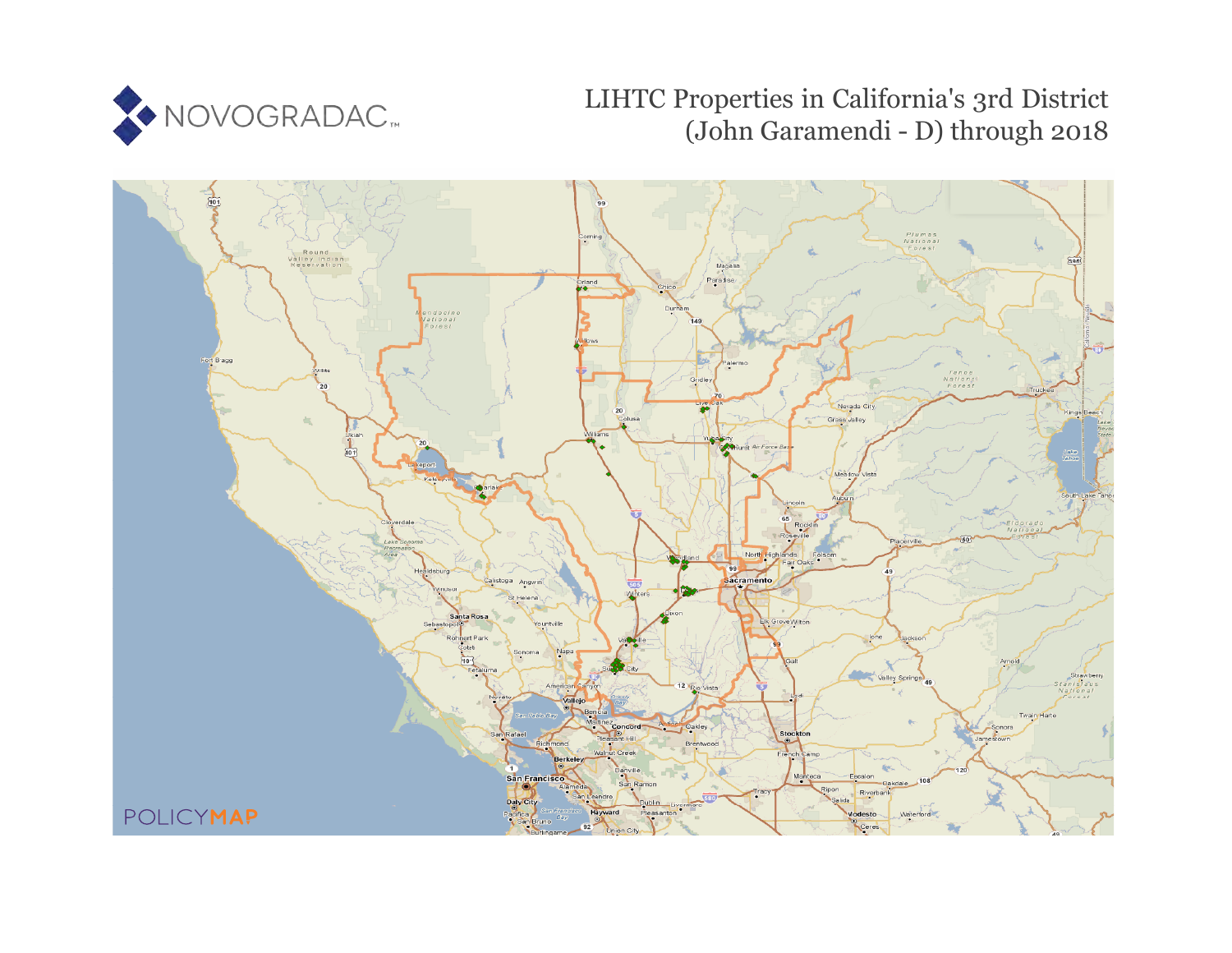| <b>Project Name</b>                          | <b>Address</b>                     | City             | <b>State</b> | <b>Zip Code</b> | <b>Nonprofit</b><br><b>Sponsor</b> | <b>Allocation</b><br>Year | <b>Annual</b><br><b>Allocated</b><br><b>Amount</b> |      | <b>Year Placed Construction Type</b><br>in Service <b>Construction</b> Type | <b>Total</b><br><b>Units</b> | Low<br><b>Income</b><br><b>Units</b> | <b>Rent or</b><br><b>Income</b><br><b>Ceiling</b> | <b>Credit</b><br><b>Percentage</b>     | Tax-<br><b>Exempt</b><br><b>Bond</b> | <b>HUD Multi-</b><br><b>Family</b><br><b>Financing/Rental</b><br><b>Assistance</b> |
|----------------------------------------------|------------------------------------|------------------|--------------|-----------------|------------------------------------|---------------------------|----------------------------------------------------|------|-----------------------------------------------------------------------------|------------------------------|--------------------------------------|---------------------------------------------------|----------------------------------------|--------------------------------------|------------------------------------------------------------------------------------|
| WOODSONG VILLAGE 2999 N TEXAS<br><b>APTS</b> | $\operatorname{ST}$                | <b>FAIRFIELD</b> | CA           | 94533           | $\mathbf{N}\mathbf{o}$             | 1997                      | \$163,880                                          | 1998 | Acquisition and Rehab 111                                                   |                              | 111                                  | 60% AMGI                                          | $30\,\%$ present $\,$ Yes value        |                                      |                                                                                    |
| EAST LINDA GARDENS                           | $6035$ COLLEGE MARYSVILLE VIEW DR  |                  | CA           | 95901           | Yes                                | 1998                      | \$726,135                                          | 1999 | <b>New Construction</b>                                                     | 103                          | 101                                  | 60% AMGI                                          | $70$ % present $\,$ No $\,$ value $\,$ |                                      |                                                                                    |
| SUNSET MANOR APTS                            | 855 E TABOR<br>AVE                 | <b>FAIRFIELD</b> | CA           | 94533           | $\mathbf{N}\mathbf{o}$             | 1998                      | \$249,876                                          | 1999 | Acquisition and Rehab 148                                                   |                              | 146                                  | 60% AMGI                                          | $30\,\%$ present $\,$ Yes value        |                                      |                                                                                    |
| <b>ALHAMBRA APTS</b>                         | 4500<br>ALHAMBRA DR                | <b>DAVIS</b>     | CA           | 95618           | $\rm No$                           | 1998                      | \$215,263                                          | 1999 | New Construction                                                            | 160                          | 68                                   | 60% AMGI                                          | $30\,\%$ present $\,$ Yes value        |                                      |                                                                                    |
| WINDMERE II                                  | 3030 FIFTH ST DAVIS                |                  | ${\rm CA}$   | 95618           | Yes                                | 1998                      | \$197,275                                          | 1999 | New Construction                                                            | 58                           | 57                                   | 60% AMGI                                          | $30\,\%$ present $\,$ Yes value        |                                      |                                                                                    |
| <b>CACHE CREEK APTS</b><br><b>HOMES</b>      | 16080 DAM RD CLEARLAKE             |                  | CA           | 95422           | No                                 | 2001                      | \$1,140,247                                        | 2003 | <b>New Construction</b>                                                     | 80                           | 79                                   | 60% AMGI                                          | $70\,\%$ present $\,$ No value         |                                      |                                                                                    |
| LINCOLN CORNER<br><b>APTS</b>                | 130 SCOGGINS<br>${\cal C}{\cal T}$ | <b>VACAVILLE</b> | CA           | 95688           | $\rm No$                           | 2004                      | \$634,167                                          | 2003 | <b>New Construction</b>                                                     | 134                          | 101                                  | 60% AMGI                                          | $30\,\%$ present $\,$ Yes value        |                                      |                                                                                    |
| WILLOW OAKS APTS                             | 1201 W WOOD<br>${\cal ST}$         | <b>WILLOWS</b>   | ${\rm CA}$   | 95988           | No                                 | 2003                      | \$109,854                                          | 2003 | Acquisition and Rehab 60                                                    |                              | ${\bf 59}$                           | 60% AMGI                                          | $30\,\%$ present $\,$ Yes value        |                                      |                                                                                    |
| <b>FOX CREEK</b>                             | 1515 VALDORA<br><b>ST</b>          | <b>DAVIS</b>     | CA           | 95618           | $\rm No$                           | 1990                      | \$291,906                                          | 1992 | New Construction                                                            | 36                           | 34                                   | 60% AMGI                                          | $70\,\%$ present $\,$ No value         |                                      |                                                                                    |
| <b>HEATHER GLEN</b>                          | 2324 SHASTA<br>DR                  | <b>DAVIS</b>     | ${\rm CA}$   | 95616           | No                                 | 1990                      | \$506,848                                          | 1992 | New Construction                                                            | 62                           | 62                                   | 60% AMGI                                          | $70\,\%$ present $\,$ No value         |                                      |                                                                                    |
| ROSEWOOD<br>PARK/WILLOW GLEN                 | <b>616 OHLONE ST DAVIS</b>         |                  | CA           | 95618           | $\rm No$                           | 1990                      | \$309,905                                          | 1992 | New Construction                                                            | ${\bf 36}$                   | ${\bf 36}$                           | 60% AMGI                                          | $70\,\%$ present $_{\rm{No}}$          |                                      |                                                                                    |
| <b>AUSTIN MANOR APTS</b>                     | 14900 BURNS<br>VALLEY RD           | CLEARLAKE        | ${\rm CA}$   | 95422           | $\mathbf{No}$                      | 1992                      | \$42,911                                           | 1993 | New Construction                                                            | 22                           | $\bf{22}$                            | 60% AMGI                                          | $70\,\%$ present $\,$ No value         |                                      |                                                                                    |
| PINEWOOD MANOR<br><b>APTS</b>                | 725 PINEWOOD<br>CT                 | <b>WILLIAMS</b>  | CA           | 95987           | $\mathbf{N}\mathbf{o}$             | 1991                      | \$47,835                                           | 1993 | <b>New Construction</b>                                                     | 26                           | 26                                   | 60% AMGI                                          | $70$ % present $\,$ No value           |                                      |                                                                                    |

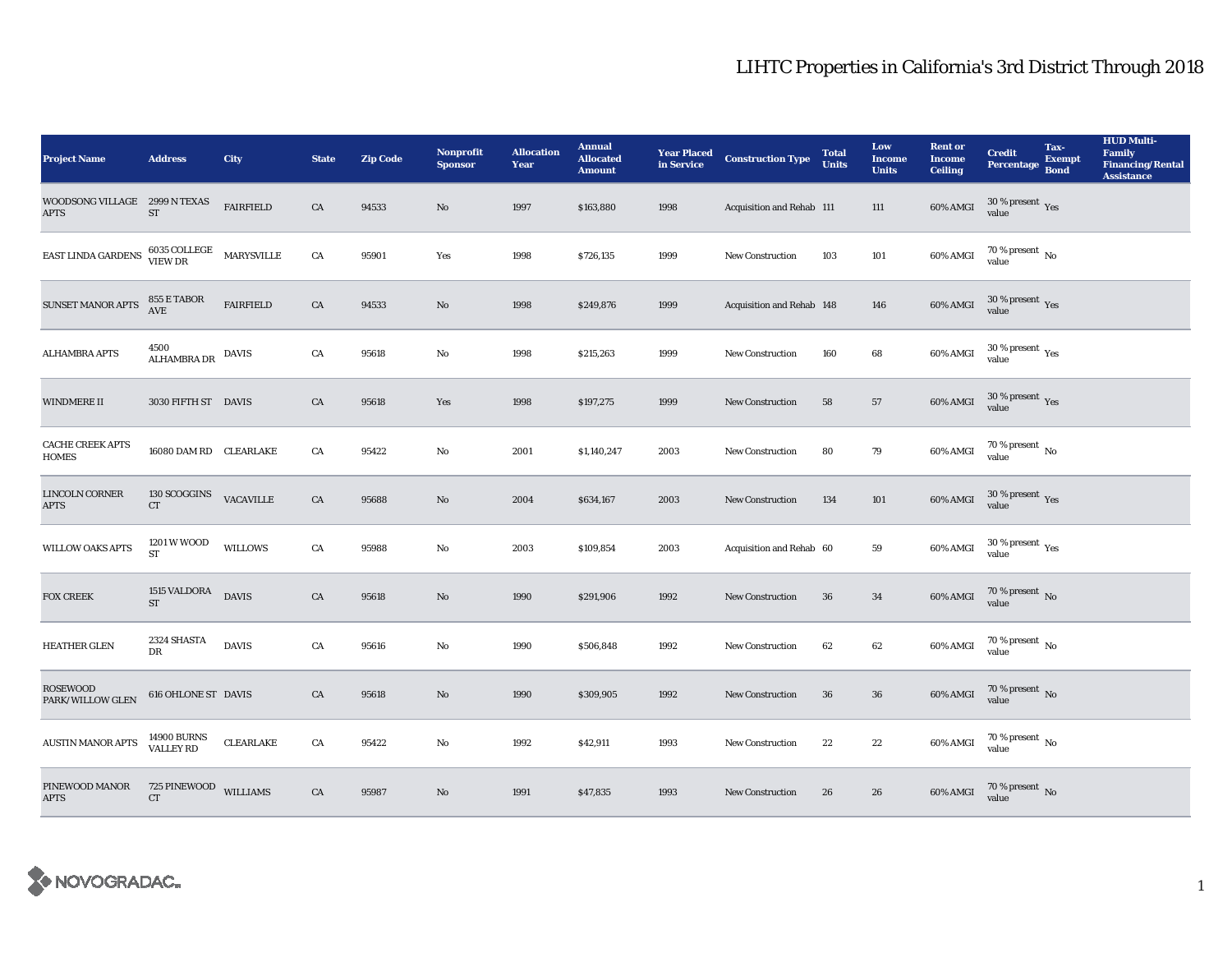| <b>Project Name</b>                       | <b>Address</b>                                 | <b>City</b>      | <b>State</b> | <b>Zip Code</b> | <b>Nonprofit</b><br><b>Sponsor</b> | <b>Allocation</b><br>Year | <b>Annual</b><br><b>Allocated</b><br><b>Amount</b> | <b>Year Placed<br/>in Service</b> | <b>Construction Type</b>  | <b>Total</b><br><b>Units</b> | Low<br><b>Income</b><br><b>Units</b> | <b>Rent or</b><br><b>Income</b><br><b>Ceiling</b> | <b>Credit</b><br><b>Percentage</b>      | Tax-<br><b>Exempt</b><br><b>Bond</b> | <b>HUD Multi-</b><br>Family<br><b>Financing/Rental</b><br><b>Assistance</b> |
|-------------------------------------------|------------------------------------------------|------------------|--------------|-----------------|------------------------------------|---------------------------|----------------------------------------------------|-----------------------------------|---------------------------|------------------------------|--------------------------------------|---------------------------------------------------|-----------------------------------------|--------------------------------------|-----------------------------------------------------------------------------|
| <b>WHEATLAND</b><br><b>MEADOWS</b>        | 512 SPRUCE AVE WHEATLAND                       |                  | CA           | 95692           | No                                 | 1992                      | \$311,588                                          | 1993                              | Acquisition and Rehab 88  |                              | 88                                   | 60% AMGI                                          | 70 % present $\,$ No $\,$<br>value      |                                      |                                                                             |
| TUSCANY VILLAS                            | $2526 \to \mathrm{EIGHTH} \quad$ DAVIS ST      |                  | ${\rm CA}$   | 95618           | No                                 | 1992                      | \$339,543                                          | 1993                              | New Construction          | ${\bf 36}$                   | ${\bf 36}$                           | 60% AMGI                                          | $70$ % present $\,$ No value            |                                      |                                                                             |
| ODD FELLOWS SENIOR 9902<br><b>HOUSING</b> | <b>BROADWAY</b>                                | <b>LIVE OAK</b>  | CA           | 95953           | No                                 | 1999                      | \$70,018                                           | 2000                              | Acquisition and Rehab 14  |                              | 14                                   | 60% AMGI                                          | $70$ % present $\,$ No value            |                                      |                                                                             |
| SARATOGA SENIOR<br><b>APTS</b>            | 1101 BURTON<br>DR                              | <b>VACAVILLE</b> | CA           | 95687           | No                                 | 1999                      | \$311,626                                          | 2000                              | <b>New Construction</b>   | 108                          | 107                                  | 60% AMGI                                          | $30\,\%$ present $\,$ Yes value         |                                      |                                                                             |
| <b>SYCAMORE POINTE</b><br><b>APTS</b>     | 521 PIONEER<br>$\operatorname{AVE}$            | <b>WOODLAND</b>  | CA           | 95776           | $\mathbf{No}$                      | 1999                      | \$456,026                                          | 2000                              | <b>New Construction</b>   | 136                          | 135                                  | 60% AMGI                                          | $30\,\%$ present $\,$ Yes value         |                                      |                                                                             |
| <b>TERRACINA AT</b><br>WILDHORSE          | <b>1800 MOORE</b><br><b>BLVD</b>               | <b>DAVIS</b>     | CA           | 95618           | No                                 | 2001                      | \$140,893                                          | 2000                              | New Construction          | 70                           | 41                                   | 60% AMGI                                          | $30\,\%$ present $\,$ Yes value         |                                      |                                                                             |
| WOODMARK APTS                             | $700$ KINCHELOE $_{\rm WOODLAND}$<br><b>CT</b> |                  | CA           | 95776           | No                                 | 1999                      | \$533,157                                          | 2000                              | New Construction          | 173                          | $171\,$                              | 60% AMGI                                          | $30\,\%$ present $\,\mathrm{Yes}$ value |                                      |                                                                             |
| WOODSIDE COURT<br><b>APTS</b>             | 555 ALASKA AVE FAIRFIELD                       |                  | CA           | 94533           | No                                 | 1999                      | \$284,649                                          | 2000                              | Acquisition and Rehab 129 |                              | 127                                  | 60% AMGI                                          | $30\,\%$ present $\,$ Yes value         |                                      |                                                                             |
| <b>DOVER WOODS</b><br><b>SENIOR APTS</b>  | <b>2801 DOVER</b><br>AVE                       | <b>FAIRFIELD</b> | CA           | 94533           | No                                 | 2002                      | \$703,298                                          | 2004                              | <b>New Construction</b>   | 200                          | 198                                  | 60% AMGI                                          | $30\,\%$ present $\,\mathrm{Yes}$ value |                                      |                                                                             |
| <b>WINDMERE</b>                           | 3100 FIFTH ST DAVIS                            |                  | CA           | 95618           | No                                 | 1992                      | \$400,353                                          | 1994                              | New Construction          | 48                           | 47                                   | $60\%$ AMGI                                       | $70\,\%$ present $\,$ No value          |                                      |                                                                             |
| <b>CREEKVIEW APTS</b>                     | 1088 ALMOND<br>AVE                             | ARBUCKLE         | ${\rm CA}$   | 95912           | No                                 | 1994                      | \$77,159                                           | 1995                              | New Construction          | 36                           | $36\,$                               | 60% AMGI                                          | $70\,\%$ present $\,$ No value          |                                      |                                                                             |
| <b>SUNSET CREEK</b>                       | <b>840 E TRAVIS</b><br><b>BLVD</b>             | <b>FAIRFIELD</b> | CA           | 94533           | No                                 | 1993                      | \$647,097                                          | 1995                              | New Construction          | 76                           | 75                                   | $60\%$ AMGI                                       | $70\,\%$ present $\,$ No value          |                                      |                                                                             |
| <b>KENNEDY COURT</b>                      | 1401 UNION AVE FAIRFIELD                       |                  | CA           | 94533           | No                                 | 1995                      | \$176,077                                          | 1996                              | Acquisition and Rehab 32  |                              | $32\phantom{.0}$                     | 60% AMGI                                          | $70\,\%$ present $\,$ No value          |                                      |                                                                             |

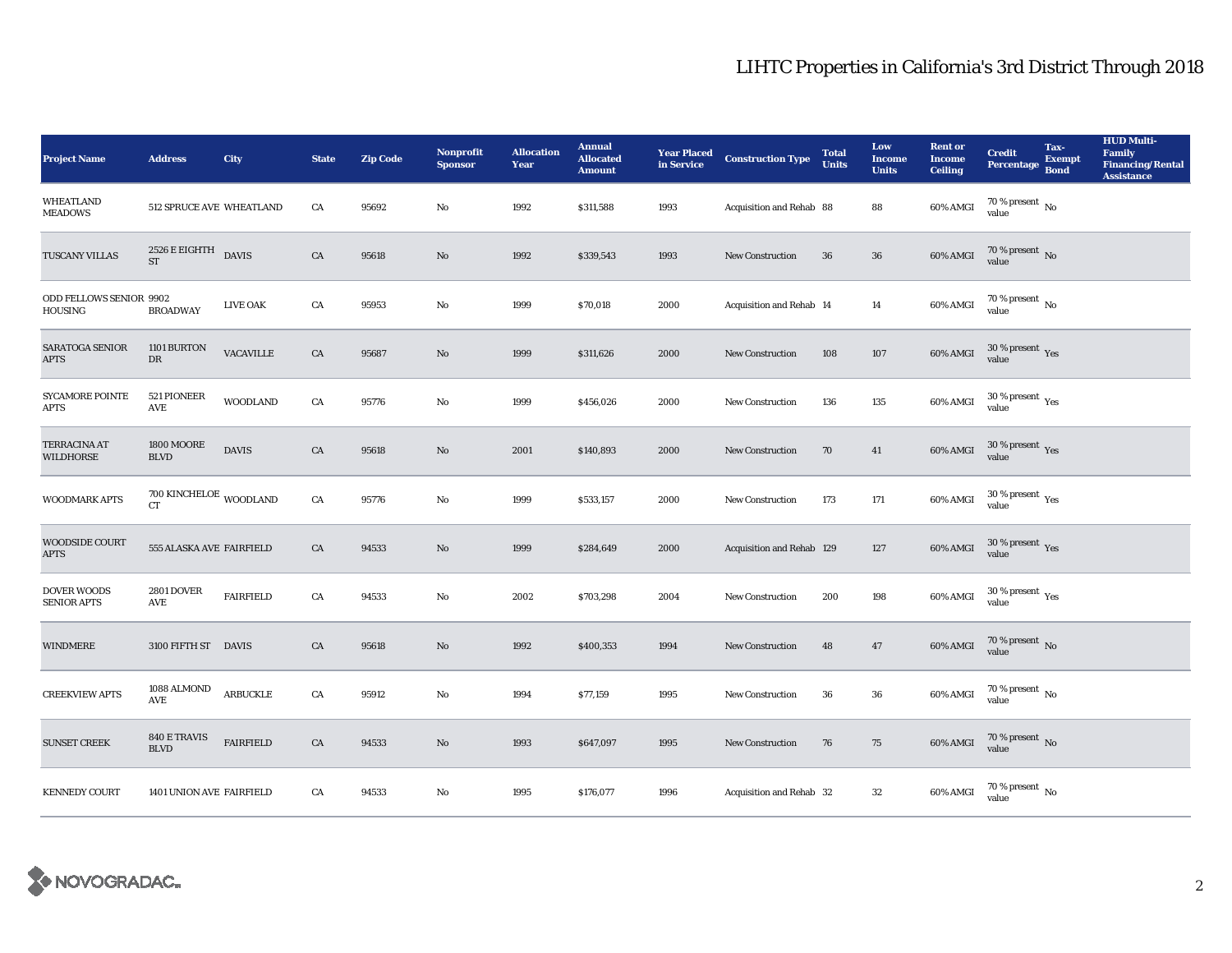| <b>Project Name</b>                                        | <b>Address</b>                                       | City               | <b>State</b> | <b>Zip Code</b> | <b>Nonprofit</b><br><b>Sponsor</b> | <b>Allocation</b><br>Year | <b>Annual</b><br><b>Allocated</b><br><b>Amount</b> |                      | <b>Year Placed Construction Type</b><br>in Service <b>Construction</b> Type | <b>Total</b><br><b>Units</b> | Low<br><b>Income</b><br><b>Units</b> | <b>Rent or</b><br><b>Income</b><br><b>Ceiling</b> | <b>Credit</b><br><b>Percentage</b>   | Tax-<br><b>Exempt</b><br><b>Bond</b> | <b>HUD Multi-</b><br><b>Family</b><br><b>Financing/Rental</b><br><b>Assistance</b> |
|------------------------------------------------------------|------------------------------------------------------|--------------------|--------------|-----------------|------------------------------------|---------------------------|----------------------------------------------------|----------------------|-----------------------------------------------------------------------------|------------------------------|--------------------------------------|---------------------------------------------------|--------------------------------------|--------------------------------------|------------------------------------------------------------------------------------|
| <b>CROSSWOOD APTS</b>                                      | 646 THIRD ST                                         | <b>WOODLAND</b>    | CA           | 95695           |                                    | Insufficient<br>Data      | $\$0$                                              | Insufficient<br>Data | Not Indicated                                                               | 42                           | $\bf{0}$                             |                                                   | Not<br>Indicated                     |                                      |                                                                                    |
| PARK TERRACE APTS                                          | 665 QUEENS<br>$\operatorname{AVE}$                   | YUBA CITY          | CA           | 95991           | $\rm No$                           | 2000                      | \$394,249                                          | 2001                 | Acquisition and Rehab 80                                                    |                              | 79                                   | 60% AMGI                                          | $70\,\%$ present $\,$ No value       |                                      |                                                                                    |
| <b>SARATOGA SENIOR</b><br><b>APTS PHASE II</b>             | 1151 BURTON<br>DR                                    | <b>VACAVILLE</b>   | CA           | 95687           | $\mathbf{N}\mathbf{o}$             | 2002                      | \$457,117                                          | 2001                 | New Construction                                                            | 120                          | 119                                  | 60% AMGI                                          | $30\,\%$ present $\,$ Yes value      |                                      |                                                                                    |
| THE GREENERY APTS 505 W CROSS ST WOODLAND                  |                                                      |                    | ${\rm CA}$   | 95695           | $\rm No$                           | 2000                      | \$456,522                                          | 2001                 | Acquisition and Rehab 95                                                    |                              | 94                                   | 60% AMGI                                          | $70$ % present $\,$ No value         |                                      |                                                                                    |
| VACAVILLE HILLSIDE 454 MARKHAM VACAVILLE<br><b>SENIORS</b> | AVE                                                  |                    | ${\rm CA}$   | 95688           | No                                 | 2000                      | \$67,394                                           | 2001                 | Acquisition and Rehab 15                                                    |                              | 12                                   | 60% AMGI                                          | $70$ % present $\,$ No value         |                                      |                                                                                    |
| HOTEL WOODLAND                                             | 426 MAIN ST                                          | <b>WOODLAND</b>    | CA           | 95695           | $\rm No$                           | 1995                      | \$296,611                                          | 1997                 | Acquisition and Rehab 76                                                    |                              | 75                                   | 60% AMGI                                          | $70\,\%$ present $\,$ No value       |                                      |                                                                                    |
| <b>VACAVILLE GABLE</b><br><b>APTS</b>                      | 118 GABLE AVE VACAVILLE                              |                    | CA           | 95688           |                                    | Insufficient<br>Data      | $\$0$                                              | Insufficient<br>Data | Not Indicated                                                               | 65                           | $\bf{0}$                             |                                                   | Not<br>Indicated                     |                                      |                                                                                    |
| <b>CASA DE SUISUN</b>                                      | 322<br><b>MERGANSER</b><br>DR                        | <b>SUISUN CITY</b> | CA           | 94585           | $\rm No$                           | 1987                      | \$66,150                                           | 1987                 | New Construction                                                            | $^{\rm 52}$                  | ${\bf 52}$                           | 60% AMGI                                          | $70$ % present $\,$ No value         |                                      |                                                                                    |
| COTTONWOOD<br><b>MEADOWS APTS</b>                          | 120 <sub>N</sub><br>COTTONWOOD WOODLAND<br><b>ST</b> |                    | CA           | 95695           | $\mathbf{N}\mathbf{o}$             | 1987                      | \$54,752                                           | 1987                 | <b>New Construction</b>                                                     | 47                           | 47                                   | 60% AMGI                                          | $70$ % present $\,$ No value         |                                      |                                                                                    |
| <b>COUNTRY OAKS APTS</b>                                   | 2551 ALLEN ST LIVE OAK                               |                    | CA           | 95953           | $\rm No$                           | 1987                      | \$80,766                                           | 1987                 | <b>New Construction</b>                                                     | $\bf{0}$                     | $\bf{0}$                             | 60% AMGI                                          | $70$ % present $\,$ No $\,$<br>value |                                      |                                                                                    |
| <b>OLIVE COURT</b>                                         | 1414 OLIVE DR DAVIS                                  |                    | CA           | 95616           | No                                 | 1987                      | \$40,794                                           | 1987                 | <b>New Construction</b>                                                     | 24                           | 24                                   | 60% AMGI                                          | $70$ % present $\,$ No value         |                                      |                                                                                    |
| NICE VILLAGE APTS                                          | 6620 COLLIER<br>$\operatorname{AVE}$                 | <b>UPPER LAKE</b>  | CA           | 95485           | $\mathbf{N}\mathbf{o}$             | 1988                      | \$58,086                                           | 1988                 | <b>New Construction</b>                                                     | 28                           | $\bf 28$                             | 60% AMGI                                          | $70\,\%$ present $\,$ No value       |                                      |                                                                                    |
| OLYMPIC VILLA APTS                                         | 14580 OLYMPIC CLEARLAKE<br><b>DR</b>                 |                    | CA           | 95422           | No                                 | 1988                      | \$50,319                                           | 1988                 | <b>New Construction</b>                                                     | 27                           | 27                                   | 60% AMGI                                          | $70\,\%$ present $\,$ No value       |                                      |                                                                                    |

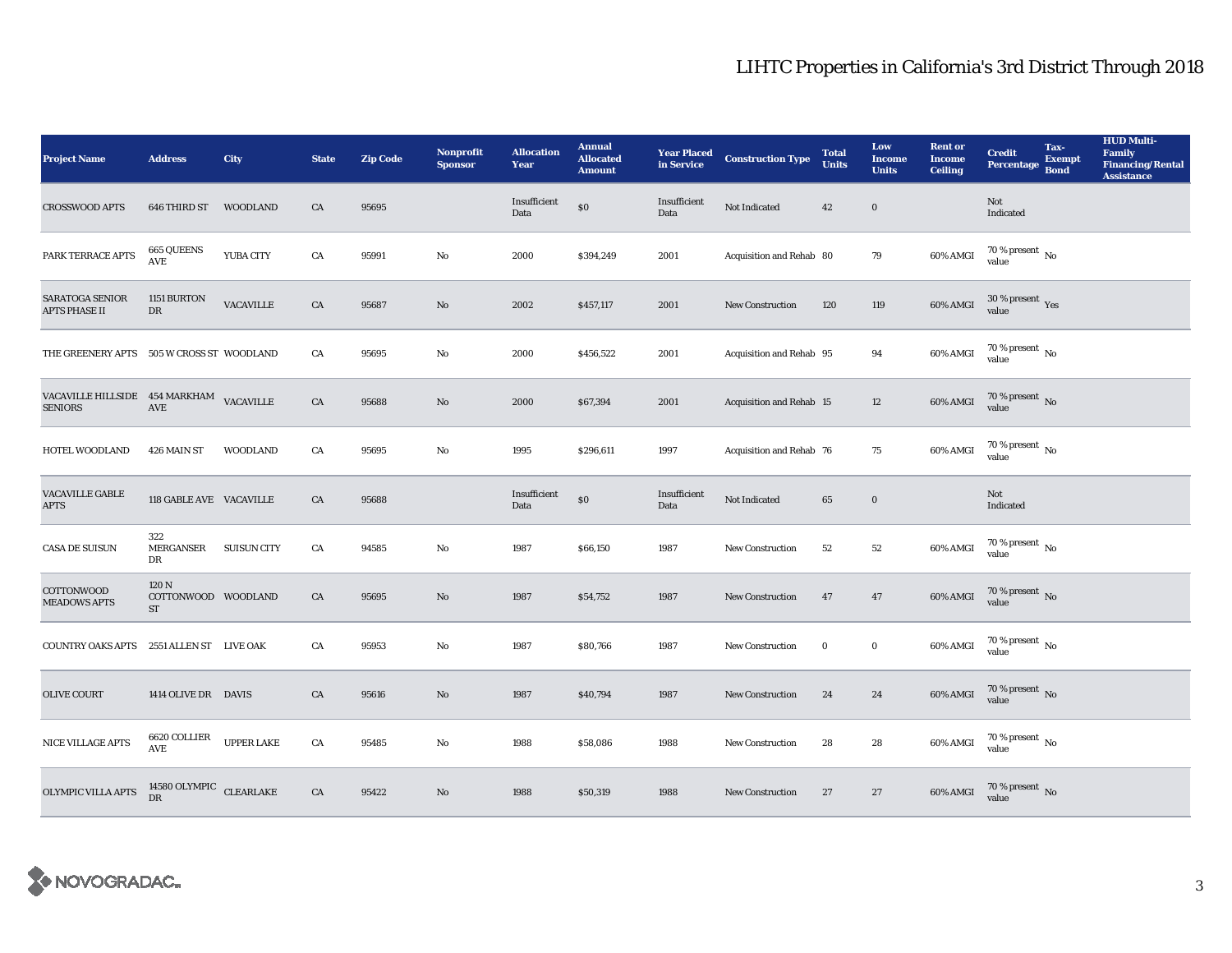| <b>Project Name</b>                            | <b>Address</b>                                      | City              | <b>State</b> | <b>Zip Code</b> | <b>Nonprofit</b><br><b>Sponsor</b> | <b>Allocation</b><br>Year | <b>Annual</b><br><b>Allocated</b><br><b>Amount</b> |      | <b>Year Placed Construction Type</b><br>in Service | <b>Total</b><br><b>Units</b> | Low<br>Income<br><b>Units</b> | <b>Rent</b> or<br><b>Income</b><br><b>Ceiling</b> | <b>Credit</b><br><b>Percentage</b>      | Tax-<br><b>Exempt</b><br><b>Bond</b> | <b>HUD Multi-</b><br><b>Family</b><br><b>Financing/Rental</b><br><b>Assistance</b> |
|------------------------------------------------|-----------------------------------------------------|-------------------|--------------|-----------------|------------------------------------|---------------------------|----------------------------------------------------|------|----------------------------------------------------|------------------------------|-------------------------------|---------------------------------------------------|-----------------------------------------|--------------------------------------|------------------------------------------------------------------------------------|
| <b>SOJOURNER TRUTH</b><br><b>GARDENS</b>       | 1220 FIFTH ST DAVIS                                 |                   | ${\rm CA}$   | 95616           | $\mathbf{No}$                      | 1988                      | \$42,369                                           | 1988 | Acquisition and Rehab 14                           |                              | 14                            | 60% AMGI                                          | 70 % present $\,$ No $\,$<br>value      |                                      |                                                                                    |
| <b>HAMPTON PLACE</b><br><b>GATEWAY VILLAGE</b> | 2000<br>PENNSYLVANIA FAIRFIELD<br>AVE               |                   | CA           | 94533           | $\rm No$                           | 2001                      | \$327,638                                          | 2001 | Acquisition and Rehab 56                           |                              | 55                            | 60% AMGI                                          | $30\,\%$ present $\,$ Yes value         |                                      |                                                                                    |
| <b>RIVER'S BEND APTS</b>                       | 230 E 18TH ST                                       | MARYSVILLE        | CA           | 95901           | $\mathbf{N}\mathbf{o}$             | 2000                      | \$119,154                                          | 2001 | Acquisition and Rehab 77                           |                              | 76                            | 60% AMGI                                          | $30\,\%$ present $\,$ Yes value         |                                      |                                                                                    |
| VACAVILLE MEADOWS 131 GABLE AVE VACAVILLE      |                                                     |                   | CA           | 95688           | $\rm No$                           | 2000                      | \$347,345                                          | 2001 | Acquisition and Rehab 65                           |                              | ${\bf 50}$                    | 60% AMGI                                          | $70$ % present $\,$ No value            |                                      |                                                                                    |
| FAIRFIELD VISTA APTS PENNSYLVANIA FAIRFIELD    | 201<br>AVE                                          |                   | ${\rm CA}$   | 94533           | $\mathbf{No}$                      | 1997                      | \$501,422                                          | 1998 | <b>New Construction</b>                            | 59                           | ${\bf 58}$                    | 60% AMGI                                          | $70$ % present $_{\rm No}$              |                                      |                                                                                    |
| <b>NORTHSTAR APTS</b>                          | 3333 F ST                                           | <b>DAVIS</b>      | CA           | 95616           | $\rm No$                           | 1997                      | \$124,092                                          | 1998 | <b>New Construction</b>                            | 36                           | 36                            | 60% AMGI                                          | $30\,\%$ present $\,\mathrm{Yes}$ value |                                      |                                                                                    |
| YUBA GARDENS APTS                              | 1788<br><b>HAMMONTON</b><br><b>SMARTVILLE</b><br>RD | <b>MARYSVILLE</b> | ${\rm CA}$   | 95901           | $\mathbf{N}\mathbf{o}$             | 2005                      | \$266,205                                          | 2005 | Acquisition and Rehab 120                          |                              | 118                           | 60% AMGI                                          | $30$ % present $\,$ $\rm Yes$<br>value  |                                      |                                                                                    |
| <b>BEAR RIVER APTS</b>                         | 113 HOOPER ST WHEATLAND                             |                   | CA           | 95692           | $\rm No$                           | 1989                      | \$47,884                                           | 1990 | Acquisition and Rehab 24                           |                              | 24                            | 60% AMGI                                          | $70$ % present $\,$ No value            |                                      |                                                                                    |
| ${\tt CLEARLAKE\,VILLAGE}$                     | 15160 AUSTIN<br><b>DR</b>                           | CLEARLAKE         | ${\rm CA}$   | 95422           | $\mathbf{No}$                      | 1989                      | \$69,068                                           | 1990 | Acquisition and Rehab 35                           |                              | 35                            | 60% AMGI                                          | $70$ % present $\,$ No value            |                                      |                                                                                    |
| NEWPORT VILLAGE<br><b>APTS</b>                 | 1011 NEWPORT<br>$\operatorname{AVE}$                | ORLAND            | ${\rm CA}$   | 95963           | $\rm No$                           | 1990                      | \$72,013                                           | 1991 | <b>New Construction</b>                            | 40                           | 40                            | 60% AMGI                                          | $70\,\%$ present $\,$ No value          |                                      |                                                                                    |
| <b>ALBERTA GARDENS</b><br><b>APARTMENTS</b>    | 6024 ALBERTA<br><b>AVENUE</b>                       | $\mbox{MARYS}}$   | ${\rm CA}$   | 95901           | $\mathbf{No}$                      | 2015                      | \$523,463                                          | 2017 | Acquisition and Rehab 48                           |                              | $\bf 47$                      | 60% AMGI                                          | 70 % present<br>value                   |                                      | Yes                                                                                |
| <b>GREEN VALLEY</b><br><b>HOMES</b>            | 1031<br><b>SILVERLEAF</b><br>LANE                   | WILLIAMS          | CA           | 95987           | Yes                                | 2015                      | \$1,516,047                                        | 2017 | New Construction                                   | 40                           | 39                            | 60% AMGI                                          | 70 % present<br>value                   |                                      | Yes                                                                                |
| <b>SENIOR MANOR</b>                            | 1101 UNION AVE FAIRFIELD                            |                   | CA           | 94533           | Yes                                | 2008                      | \$405,140                                          | 2009 | Acquisition and Rehab 84                           |                              | 83                            | 60% AMGI                                          | $30$ % present $\,$ $\rm Yes$<br>value  |                                      | No                                                                                 |

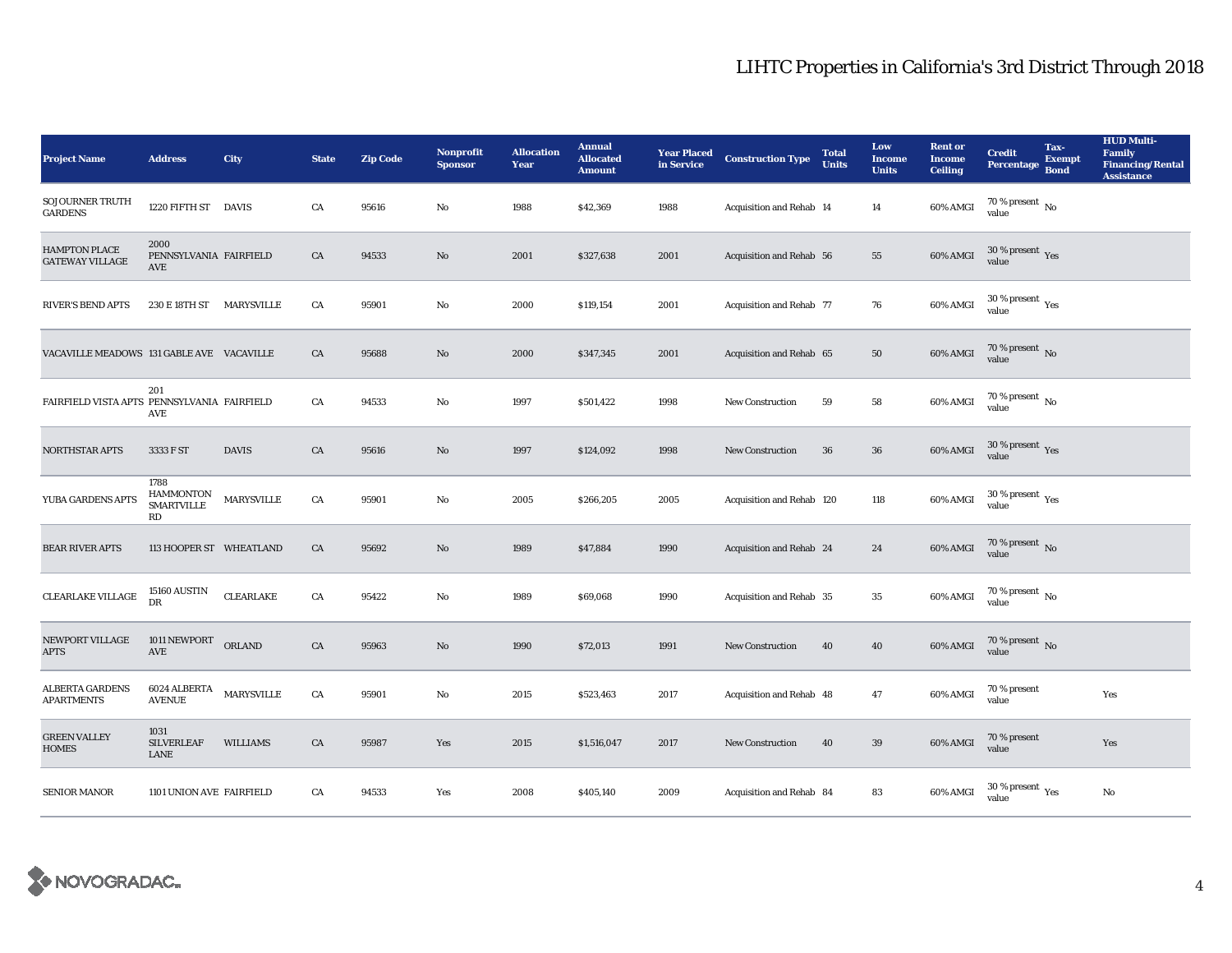| <b>Project Name</b>                                                                                                                               | <b>Address</b>                                   | <b>City</b>       | <b>State</b> | <b>Zip Code</b> | <b>Nonprofit</b><br><b>Sponsor</b> | <b>Allocation</b><br>Year | <b>Annual</b><br><b>Allocated</b><br><b>Amount</b> |      | <b>Year Placed Construction Type</b><br>in Service | <b>Total</b><br><b>Units</b> | Low<br><b>Income</b><br><b>Units</b> | <b>Rent or</b><br><b>Income</b><br><b>Ceiling</b> | <b>Credit</b><br><b>Percentage</b>             | Tax-<br><b>Exempt</b><br><b>Bond</b> | <b>HUD Multi-</b><br>Family<br><b>Financing/Rental</b><br><b>Assistance</b> |
|---------------------------------------------------------------------------------------------------------------------------------------------------|--------------------------------------------------|-------------------|--------------|-----------------|------------------------------------|---------------------------|----------------------------------------------------|------|----------------------------------------------------|------------------------------|--------------------------------------|---------------------------------------------------|------------------------------------------------|--------------------------------------|-----------------------------------------------------------------------------|
| <b>OAKHURST APTS</b>                                                                                                                              | 1567 SEVENTH<br>AVE                              | <b>OLIVEHURST</b> | CA           | 95961           | $\mathbf{No}$                      | 2007                      | \$887,317                                          | 2009 | New Construction                                   | 61                           | 60                                   | 60% AMGI                                          | $70\,\%$ present $\,$ No value                 |                                      |                                                                             |
| PAIGEWOOD VILLAGE                                                                                                                                 | <sup>745</sup><br>PAIGEWOOD DR <sup>ORLAND</sup> |                   | ${\rm CA}$   | 95963           | $\rm No$                           | 2009                      | \$10,000                                           | 2010 | New Construction                                   | 73                           | 72                                   | 60% AMGI                                          | $70$ % present $\,$ No value                   |                                      |                                                                             |
| LINCOLN CREEK APTS                                                                                                                                | 1395 N LINCOLN $_{\rm DIXON}$                    |                   | ${\rm CA}$   | 95620           | $\rm No$                           | 2003                      | \$857,993                                          | 2006 | <b>New Construction</b>                            | 172                          | 141                                  | 60% AMGI                                          | $30\,\%$ present $\,$ Yes value                |                                      |                                                                             |
| <b>LAUREL GARDENS</b><br><b>APTS</b>                                                                                                              | 201 E ALASKA<br>$\mathbf{A}\mathbf{V}\mathbf{E}$ | <b>FAIRFIELD</b>  | ${\rm CA}$   | 94533           | $\mathbf{N}\mathbf{o}$             | 2004                      | \$322,308                                          | 2006 | New Construction                                   | 30                           | 29                                   | $50\%$ AMGI                                       | $30\,\%$ present $\,$ Yes value                |                                      |                                                                             |
| <b>BRISTOL APTS</b>                                                                                                                               | 1550 VALLEY<br><b>GLEN DR</b>                    | <b>DIXON</b>      | ${\rm CA}$   | 95620           | $\rm No$                           | 2004                      | \$738,310                                          | 2006 | New Construction                                   | 102                          | $101\,$                              | 60% AMGI                                          | $30\,\%$ present $\,$ Yes value                |                                      |                                                                             |
| <b>COLLEGE VIEW APTS</b>                                                                                                                          | 2357 N BEALE<br><b>RD</b>                        | <b>MARYSVILLE</b> | ${\rm CA}$   | 95901           | $\mathbf{No}$                      | 2004                      | \$268,309                                          | 2006 | Acquisition and Rehab 88                           |                              | 87                                   | 60% AMGI                                          | $30\,\%$ present $\,$ Yes value                |                                      |                                                                             |
| ORLAND APTS                                                                                                                                       | 817 NEWPORT<br><b>AVE</b>                        | ORLAND            | CA           | 95963           | $\rm No$                           | 2005                      | \$198,069                                          | 2006 | Acquisition and Rehab 82                           |                              | 80                                   | 60% AMGI                                          | $30\,\%$ present $\,\mathrm{Yes}$ value        |                                      |                                                                             |
| MOONLIGHT APTS                                                                                                                                    | 455 W<br><b>CHESTNUT ST</b>                      | <b>DIXON</b>      | ${\rm CA}$   | 95620           | Yes                                | 2009                      | \$0                                                | 2010 | Acquisition and Rehab 56                           |                              | ${\bf 55}$                           |                                                   | 60% AMGI TCEP only No                          |                                      | Yes                                                                         |
| ALMONDWOOD APTS 801 DUTTON ST WINTERS                                                                                                             |                                                  |                   | CA           | 95694           | $\rm No$                           | 2009                      | $\$0$                                              | 2011 | Acquisition and Rehab 39                           |                              | 38                                   | 60% AMGI                                          | <b>Both 30%</b><br>and 70%<br>present value    | No                                   |                                                                             |
| $\begin{minipage}{.4\linewidth} \textbf{COLUSA GARDEN APTS} \begin{tabular}{ll} \bf{1319 WESCOTT} & \textbf{COLUSA} \end{tabular} \end{minipage}$ |                                                  |                   | CA           | 95932           | $\mathbf{N}\mathbf{o}$             | 2010                      | \$441,286                                          | 2011 | Acquisition and Rehab 96                           |                              | 94                                   | 60% AMGI                                          | <b>Both 30%</b><br>and $70\%$<br>present value | No                                   |                                                                             |
| ORCHARD VILLAGE                                                                                                                                   | 955 RAILROAD<br>$\operatorname{AVE}$             | <b>WINTERS</b>    | CA           | 95694           | $\rm No$                           | 2009                      | \$1,689,547                                        | 2011 | New Construction                                   | 74                           | 73                                   | $60\%$ AMGI                                       | $70\,\%$ present $\,$ No value                 |                                      |                                                                             |
| <b>CLEARLAKE APTS</b>                                                                                                                             | 7145 OLD HWY<br>53                               | CLEARLAKE         | CA           | 95422           | $\mathbf{No}$                      | 2004                      | \$162,282                                          | 2006 | Acquisition and Rehab 72                           |                              | 71                                   | 60% AMGI                                          | $30\,\%$ present $\,\mathrm{Yes}$ value        |                                      |                                                                             |
| <b>SECOND STREET</b><br><b>SENIOR APTS</b>                                                                                                        | 211 E D ST                                       | <b>DIXON</b>      | ${\rm CA}$   | 95620           | $\rm No$                           | 2003                      | \$449,724                                          | 2006 | <b>New Construction</b>                            | 81                           | 80                                   | <b>50% AMGI</b>                                   | $30\,\%$ present $\,$ Yes value                |                                      |                                                                             |

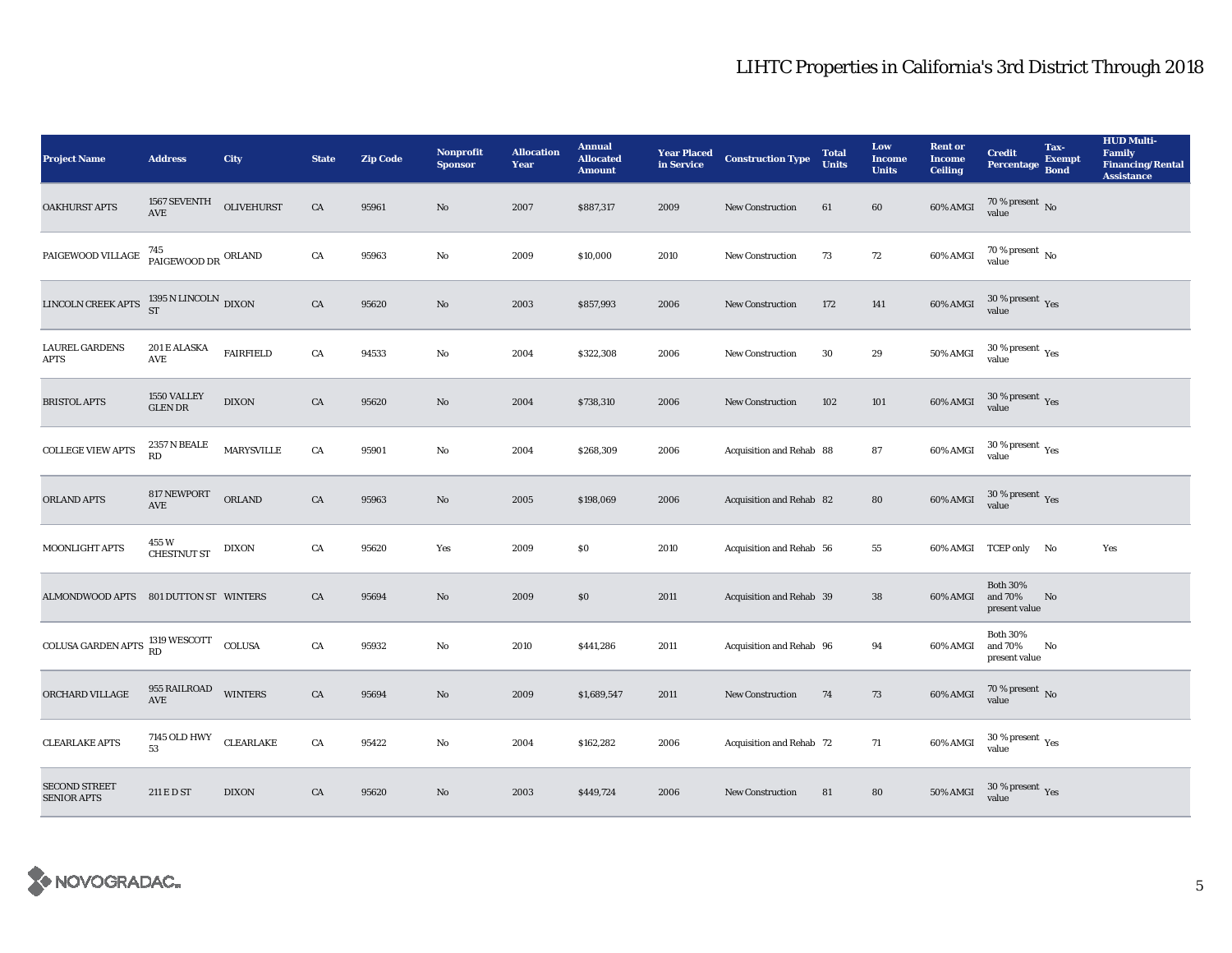| <b>Project Name</b>                                      | <b>Address</b>                                    | City               | <b>State</b> | <b>Zip Code</b> | Nonprofit<br><b>Sponsor</b> | <b>Allocation</b><br>Year | <b>Annual</b><br><b>Allocated</b><br><b>Amount</b> | <b>Year Placed<br/>in Service</b> | <b>Construction Type</b>                                | <b>Total</b><br><b>Units</b> | Low<br><b>Income</b><br><b>Units</b> | <b>Rent or</b><br><b>Income</b><br><b>Ceiling</b> | <b>Credit</b><br><b>Percentage</b>                   | Tax-<br><b>Exempt</b><br><b>Bond</b> | <b>HUD Multi-</b><br><b>Family</b><br><b>Financing/Rental</b><br><b>Assistance</b> |
|----------------------------------------------------------|---------------------------------------------------|--------------------|--------------|-----------------|-----------------------------|---------------------------|----------------------------------------------------|-----------------------------------|---------------------------------------------------------|------------------------------|--------------------------------------|---------------------------------------------------|------------------------------------------------------|--------------------------------------|------------------------------------------------------------------------------------|
| <b>ADAGIO APTS</b>                                       | 15117 OLYMPIC<br>DR                               | CLEARLAKE          | CA           | 95422           | No                          | 2005                      | \$793,772                                          | 2007                              | New Construction                                        | 55                           | 54                                   | 60% AMGI                                          | 70 % present $\hbox{~No}$<br>value                   |                                      |                                                                                    |
| CESAR CHAVEZ PLAZA 1220 OLIVE DR DAVIS                   |                                                   |                    | CA           | 95616           | $\mathbf{N}\mathbf{o}$      | 2006                      | \$442,412                                          | 2007                              | New Construction                                        | 53                           | 52                                   | 60% AMGI                                          | $30\,\%$ present $\,$ Yes value                      |                                      |                                                                                    |
| ELEANOR ROOSEVELT 675 CANTRILL<br>CIRCLE                 | DR                                                | <b>DAVIS</b>       | CA           | 95618           | No                          | 2005                      | \$324,324                                          | 2007                              | <b>New Construction</b>                                 | 60                           | 49                                   | 60% AMGI                                          | $30$ % present $\,$ $\rm Yes$<br>value               |                                      |                                                                                    |
| ROCHDALE GRANGE<br><b>COMMUNITY</b>                      | $2090\ \mathrm{HERITAGE}$ WOODLAND<br><b>PKWY</b> |                    | ${\rm CA}$   | 95776           |                             | 2009                      | $\$0$                                              | 2011                              | New Construction                                        | 44                           | $\bf 43$                             | 60% AMGI                                          | $30\,\%$ present $\,$ Yes value                      |                                      |                                                                                    |
| <b>VILLAGE II</b>                                        | 506 CIVIC CTR<br><b>BLVD</b>                      | <b>SUISUN CITY</b> | ${\rm CA}$   | 94585           |                             | 2010                      | \$500,362                                          | 2011                              | Acquisition and Rehab 106                               |                              | 105                                  | 60% AMGI                                          | $30\,\%$ present $\,$ Yes value                      |                                      |                                                                                    |
| SIGNATURE AT<br><b>FAIRFIELD</b>                         | 2031 BRISTOL<br>${\rm LN}$                        | <b>FAIRFIELD</b>   | ${\rm CA}$   | 94533           | Yes                         | 2010                      | \$307,572                                          | 2011                              | Both New Construction 93<br>and $\mathrm{A}/\mathrm{R}$ |                              | 92                                   | 60% AMGI                                          | $30\,\%$ present $\,$ Yes value                      |                                      | Yes                                                                                |
| <b>OLIVEHURST APTS</b>                                   | $5086 \, \mbox{CHESTNUT}$ OLIVEHURST<br>RD        |                    | CA           | 95961           | Yes                         | 2009                      | \$0                                                | 2011                              | Acquisition and Rehab 51                                |                              | 50                                   |                                                   | 60% AMGI TCEP only No                                |                                      | Yes                                                                                |
| <b>TERRACINA AT</b><br>SPRINGLAKE FAMILY<br><b>APTS</b>  | 1620 MIEKLE<br>AVE                                | <b>WOODLAND</b>    | CA           | 95776           | No                          | 2006                      | \$1,410,369                                        | 2007                              | New Construction                                        | 156                          | 155                                  | 60% AMGI                                          | $30\,\%$ present $\,\mathrm{Yes}$ value              |                                      |                                                                                    |
| <b>WINTERS APTS</b><br><b>WINTERS VILLAGE II</b>         | 110 E BAKER ST WINTERS                            |                    | CA           | 95694           | Yes                         | 2006                      | \$444,328                                          | 2007                              | New Construction                                        | 34                           | 33                                   | 60% AMGI                                          | 30 % present $\rm\thinspace\gamma_{\rm es}$<br>value |                                      | No                                                                                 |
| <b>BREEZEWOOD</b><br><b>VILLAGE APTS</b>                 | 1359 WORLEY<br>$\mathbf{R}\mathbf{D}$             | <b>SUISUN CITY</b> | ${\rm CA}$   | 94585           |                             | 2003                      | \$557,452                                          | 2008                              | <b>New Construction</b>                                 | 81                           | 80                                   | <b>60% AMGI</b>                                   | $30\,\%$ present $\,\mathrm{Yes}$ value              |                                      |                                                                                    |
| COLUSA DEL REY                                           | 195 E CARSON<br>ST                                | COLUSA             | ${\rm CA}$   | 95932           | No                          | 2006                      | \$1,310,986                                        | 2008                              | New Construction                                        | 81                           | 80                                   | 60% AMGI                                          | $70\,\%$ present $\,$ No value                       |                                      |                                                                                    |
| COTTONWOOD CREEK 202 RAILROAD SUISUN CITY<br><b>APTS</b> | $\operatorname{AVE}$                              |                    | CA           | 94585           |                             | 2006                      | \$740,243                                          | 2008                              | <b>New Construction</b>                                 | 94                           | 93                                   | 60% AMGI                                          | $30\,\%$ present $\,$ Yes value                      |                                      |                                                                                    |
| <b>FAIR PLAZA SENIOR</b><br><b>APTS</b>                  | 35 W CLOVER<br><b>ST</b>                          | <b>WOODLAND</b>    | CA           | 95695           | No                          | 2008                      | \$211,588                                          | 2008                              | Acquisition and Rehab 68                                |                              | 67                                   | 60% AMGI                                          | $30\,\%$ present $\,$ $\rm Yes$<br>value             |                                      | No                                                                                 |

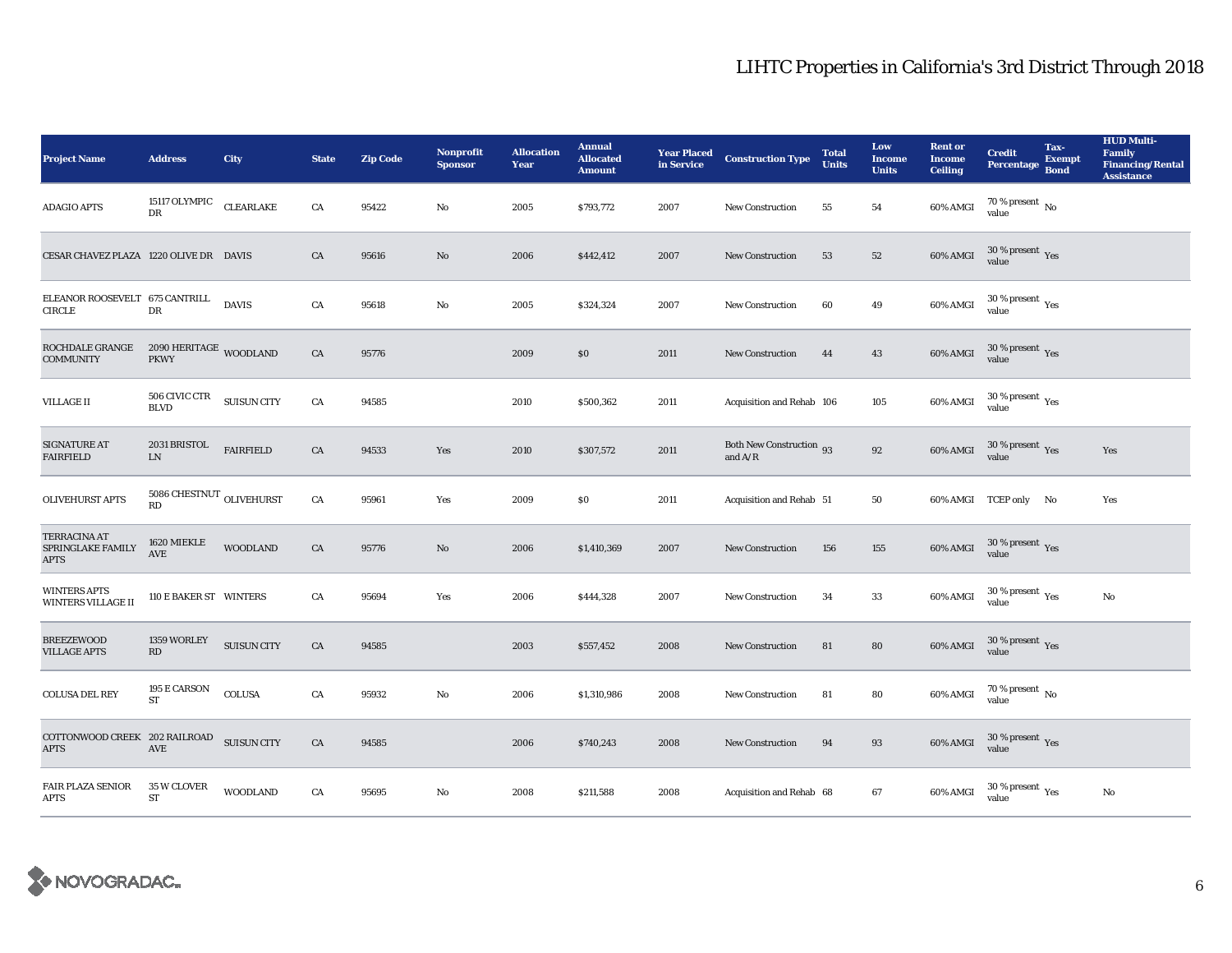| <b>Project Name</b>                                           | <b>Address</b>                                          | City              | <b>State</b> | <b>Zip Code</b> | <b>Nonprofit</b><br><b>Sponsor</b> | <b>Allocation</b><br>Year | <b>Annual</b><br><b>Allocated</b><br><b>Amount</b> |      | <b>Year Placed Construction Type</b><br>in Service <b>Construction</b> Type | <b>Total</b><br><b>Units</b> | Low<br><b>Income</b><br><b>Units</b> | <b>Rent or</b><br><b>Income</b><br><b>Ceiling</b> | <b>Credit</b><br><b>Percentage</b>      | Tax-<br><b>Exempt</b><br><b>Bond</b> | <b>HUD Multi-</b><br><b>Family</b><br><b>Financing/Rental</b><br><b>Assistance</b> |
|---------------------------------------------------------------|---------------------------------------------------------|-------------------|--------------|-----------------|------------------------------------|---------------------------|----------------------------------------------------|------|-----------------------------------------------------------------------------|------------------------------|--------------------------------------|---------------------------------------------------|-----------------------------------------|--------------------------------------|------------------------------------------------------------------------------------|
| <b>MARYMEAD PARK</b><br><b>APTS</b>                           | 1633 CUMISKEY $\,$ MARYSVILLE<br>ST                     |                   | CA           | 95901           | No                                 | 2007                      | \$968,798                                          | 2008 | Acquisition and Rehab 68                                                    |                              | 67                                   | 60% AMGI                                          | 70 % present $\hbox{No}$<br>value       |                                      |                                                                                    |
| OLYMPIC VILLAGE                                               | 15097 OLYMPIC CLEARLAKE<br>DR                           |                   | ${\rm CA}$   | 95422           | No                                 | 2006                      | \$685,606                                          | 2008 | New Construction                                                            | 54                           | ${\bf 53}$                           | 60% AMGI                                          | $70$ % present $\,$ No value            |                                      |                                                                                    |
| RIDGE LAKE APTS                                               | $3800$ OLD HWY $\quad$ CLEARLAKE<br>53                  |                   | ${\rm CA}$   | 95422           | $\mathbf{N}\mathbf{o}$             | 2008                      | \$302,669                                          | 2008 | Acquisition and Rehab 91                                                    |                              | 90                                   | 60% AMGI                                          | $30\,\%$ present $\,$ Yes value         |                                      | Yes                                                                                |
| <b>VINEYARD FAMILY</b><br><b>APTS</b>                         | 5566 ALICIA<br>AVE                                      | <b>OLIVEHURST</b> | CA           | 95961           | $\mathbf{N}\mathbf{o}$             | 2006                      | \$1,055,575                                        | 2008 | New Construction                                                            | 73                           | $72\,$                               | 60% AMGI                                          | $70$ % present $\,$ No value            |                                      |                                                                                    |
| PINEWOOD COURT<br><b>APTS</b>                                 | 700 PINEWOOD WILLIAMS<br>CT                             |                   | CA           | 95987           | No                                 | 2003                      | \$521,381                                          | 2004 | New Construction                                                            | 72                           | 71                                   | 60% AMGI                                          | $70$ % present $\,$ No value            |                                      |                                                                                    |
| RANCHO DE SOTO<br><b>APTS</b>                                 | $1003$ NEWPORT $\hbox{~ORLAND}$<br>$\operatorname{AVE}$ |                   | CA           | 95963           | No                                 | 2003                      | \$444,477                                          | 2004 | <b>New Construction</b>                                                     | 33                           | ${\bf 32}$                           | 60% AMGI                                          | $70$ % present $\,$ No value            |                                      |                                                                                    |
| <b>MAPLE PARK 1</b>                                           | 2360 GUM ST                                             | <b>LIVE OAK</b>   | ${\rm CA}$   | 95953           | Yes                                | 2011                      | \$895,325                                          | 2013 | <b>New Construction</b>                                                     | 56                           | 55                                   | $60\%$ AMGI                                       | $70$ % present $\,$ No value            |                                      | Yes                                                                                |
| MUTUAL HOUSING AT 3030 COWELL<br><b>NEW HARMONY</b>           | <b>BLVD</b>                                             | <b>DAVIS</b>      | ${\rm CA}$   | 95618           | Yes                                | 2011                      | \$840,755                                          | 2013 | <b>New Construction</b>                                                     | 69                           | 68                                   | 60% AMGI                                          | $70$ % present $\,$ No value            |                                      | Yes                                                                                |
| PLUMAS FAMILY APTS 1240 PLUMAS ST YUBA CITY                   |                                                         |                   | CA           | 95991           | Yes                                | 2011                      | \$352,595                                          | 2013 | New Construction                                                            | 15                           | 15                                   | <b>60% AMGI</b>                                   | $70$ % present $\,$ No value            |                                      | $\rm No$                                                                           |
| TWIN OAKS APTS                                                | $2390$ NUT TREE $\,$ VACAVILLE<br>RD                    |                   | CA           | 95687           | Yes                                | 2012                      | \$387,031                                          | 2013 | Acquisition and Rehab 45                                                    |                              | 46                                   | 60% AMGI                                          | $70$ % present $\,$ No $\,$<br>value    |                                      | Yes                                                                                |
| <b>VALLEY GLEN</b>                                            | 1830 GOLD ST DIXON                                      |                   | CA           | 95620           | Yes                                | 2012                      | \$853,884                                          | 2013 | New Construction                                                            | 59                           | 58                                   | 60% AMGI                                          | $70\,\%$ present $\,$ No value          |                                      | Yes                                                                                |
| <b>WALNUT GROVE</b><br><b>SENIOR APTS</b>                     | 3155 SMITH LN CLEARLAKE                                 |                   | CA           | 95422           | $\rm No$                           | 2003                      | \$305,509                                          | 2004 | <b>New Construction</b>                                                     | 60                           | ${\bf 59}$                           | 60% AMGI                                          | $30\,\%$ present $\,$ Yes value         |                                      |                                                                                    |
| CASITAS DEL RIO APTS $^{250}_{\text{ST}}$ ST JOSEPH RIO VISTA |                                                         |                   | CA           | 94571           | No                                 | 2003                      | \$110,201                                          | 2005 | <b>New Construction</b>                                                     | 40                           | 39                                   | 60% AMGI                                          | $30\,\%$ present $\,\mathrm{Yes}$ value |                                      |                                                                                    |

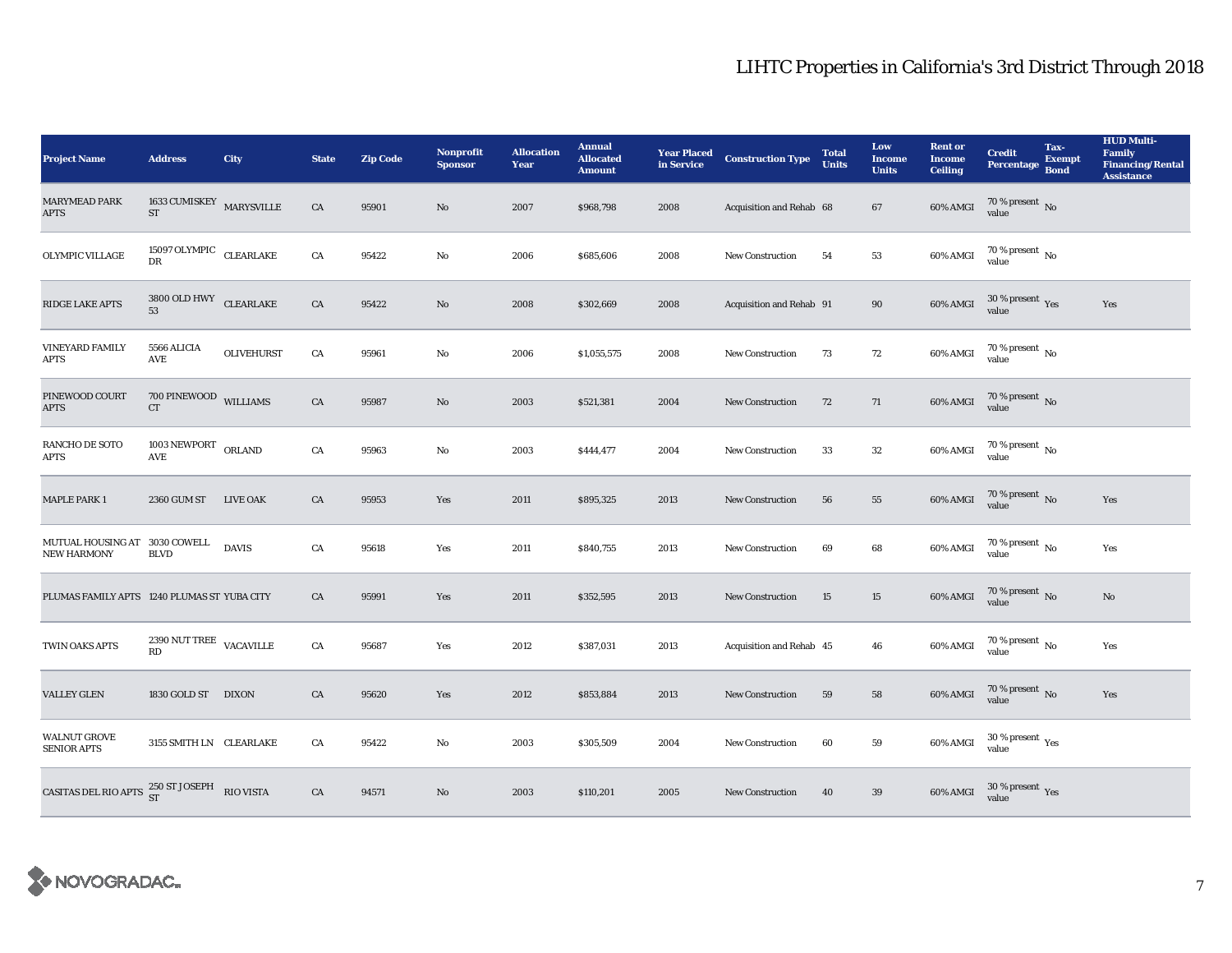| <b>Project Name</b>                                        | <b>Address</b>                                                        | City             | <b>State</b> | <b>Zip Code</b> | <b>Nonprofit</b><br><b>Sponsor</b> | <b>Allocation</b><br>Year | <b>Annual</b><br><b>Allocated</b><br><b>Amount</b> |      | <b>Year Placed Construction Type</b><br>in Service | <b>Total</b><br><b>Units</b> | Low<br><b>Income</b><br><b>Units</b> | <b>Rent or</b><br><b>Income</b><br><b>Ceiling</b> | <b>Credit</b><br><b>Percentage</b>              | Tax-<br><b>Exempt</b><br><b>Bond</b> | <b>HUD Multi-</b><br><b>Family</b><br><b>Financing/Rental</b><br><b>Assistance</b> |
|------------------------------------------------------------|-----------------------------------------------------------------------|------------------|--------------|-----------------|------------------------------------|---------------------------|----------------------------------------------------|------|----------------------------------------------------|------------------------------|--------------------------------------|---------------------------------------------------|-------------------------------------------------|--------------------------------------|------------------------------------------------------------------------------------|
| <b>FAIRFIELD HEIGHTS</b><br><b>APTS</b>                    | 1917 GRANDE<br>$_{\rm CIR}$                                           | <b>FAIRFIELD</b> | CA           | 94533           | $\mathbf{No}$                      | 2005                      | \$163,220                                          | 2005 | Acquisition and Rehab 52                           |                              | 51                                   | 60% AMGI                                          | 30 % present $\rm \gamma_{\rm PS}$<br>value     |                                      |                                                                                    |
| HERITAGE OAKS APTS 186 MUIR ST                             |                                                                       | <b>WOODLAND</b>  | CA           | 95695           | $\rm\thinspace No$                 | 2004                      | \$356,228                                          | 2005 | Acquisition and Rehab 120                          |                              | 118                                  | <b>60% AMGI</b>                                   | $30\,\%$ present $\,$ Yes value                 |                                      |                                                                                    |
| <b>LAKEVIEW TERRACE</b><br><b>APTS</b>                     | 7055 OLD HWY<br>53                                                    | <b>CLEARLAKE</b> | CA           | 95422           | $\mathbf{No}$                      | 2003                      | \$593,245                                          | 2005 | New Construction                                   | 60                           | ${\bf 59}$                           | 60% AMGI                                          | $70$ % present $\,$ No value                    |                                      |                                                                                    |
| MUTUAL HOUSING AT 2444 MOORE<br><b>TREMONT GREEN</b>       | <b>BLVD</b>                                                           | <b>DAVIS</b>     | ${\rm CA}$   | 95618           | $\rm No$                           | 2003                      | \$335,071                                          | 2005 | <b>New Construction</b>                            | 95                           | 93                                   | 60% AMGI                                          | 30 % present $\,$ $\rm Yes$<br>value            |                                      |                                                                                    |
| <b>CHERRY GLEN APTS</b>                                    | $762\,\rm{W}\,\rm{LINCOLN}$ WOODLAND<br>$\operatorname{\mathsf{AVE}}$ |                  | ${\rm CA}$   | 95695           | $\mathbf{No}$                      | 2012                      | \$258,270                                          | 2013 | Acquisition and Rehab 44                           |                              | 43                                   | 60% AMGI                                          | <b>Both 30%</b><br>and $70\%$<br>present value  | Yes                                  | Yes                                                                                |
| <b>GROVE APTS</b>                                          | 1491<br><b>HAMMONTON</b><br><b>SMARTVILLE</b><br>RD                   | <b>LINDA</b>     | CA           | 95901           | Yes                                | 2012                      | \$949,319                                          | 2014 | <b>New Construction</b>                            | 49                           | 48                                   | 60% AMGI                                          | $70$ % present $\,$ No value                    |                                      | $\mathbf{N}\mathbf{o}$                                                             |
| UNION SQUARE II                                            | <b>608 KENNEDY</b><br><b>CT</b>                                       | <b>FAIRFIELD</b> | CA           | 94533           | $\mathbf{N}\mathbf{o}$             | 2004                      | \$185,024                                          | 2005 | Acquisition and Rehab 24                           |                              | 24                                   | 60% AMGI                                          | $30\,\%$ present $\rm\thinspace_{Yes}$<br>value |                                      |                                                                                    |
| HERITAGE COMMONS                                           | 191 ${\rm HERITAGE}$ LN                                               | <b>DIXON</b>     | ${\rm CA}$   | 95620           | Yes                                | 2011                      | \$411,060                                          | 2013 | New Construction                                   | 59                           | ${\bf 59}$                           | 60% AMGI                                          | $30\,\%$ present $\,$ Yes value                 |                                      | Yes                                                                                |
| STONY CREEK SENIOR 500<br>APTS                             | $\mbox{MARGURITE}\, \mbox{ST}$ WILLIAMS                               |                  | CA           | 95987           | $\mathbf {No}$                     | 2012                      | \$654,159                                          | 2014 | New Construction                                   | 48                           | 47                                   | 60% AMGI                                          | $70\,\%$ present $\,$ No value                  |                                      | No                                                                                 |
| <b>AUTUMN VILLAGE</b><br><b>APARTMENTS</b>                 | <b>14930 BURNS</b><br><b>VALLEY ROAD</b>                              | <b>CLEARLAKE</b> | CA           | 95422           | Yes                                | 2013                      | \$330,206                                          | 2014 | Acquisition and Rehab 40                           |                              | 40                                   | 60% AMGI                                          | $70\,\%$ present $\,$ No value                  |                                      | Yes                                                                                |
| <b>CROSSWOOD</b><br><b>APARTMENTS</b>                      | 646 3RD<br><b>STREET</b>                                              | <b>WOODLAND</b>  | CA           | 95695           | Yes                                | 2013                      | \$216,129                                          | 2015 | Acquisition and Rehab 48                           |                              | 47                                   | 60% AMGI                                          | $30\,\%$ present $\,\mathrm{Yes}$ value         |                                      | Yes                                                                                |
| MONUMENT ARMS<br><b>APARTMENTS</b>                         | 261 EAST<br>ALASKA<br><b>AVENUE</b>                                   | <b>FAIRFIELD</b> | CA           | 94533           | $\mathbf{No}$                      | 2014                      | \$457,918                                          | 2015 | Acquisition and Rehab 92                           |                              | 91                                   | 60% AMGI                                          | $30\,\%$ present $\,$ Yes value                 |                                      | Yes                                                                                |
| MUTUAL HOUSING AT 2170 FARMERS<br>SPRING LAKE CENTRAL ROAD |                                                                       | <b>WOODLAND</b>  | CA           | 95776           | Yes                                | 2013                      | \$1,058,154                                        | 2015 | <b>New Construction</b>                            | 62                           | $61\,$                               | 60% AMGI                                          | 70 % present $\,$ No $\,$<br>value              |                                      | No                                                                                 |

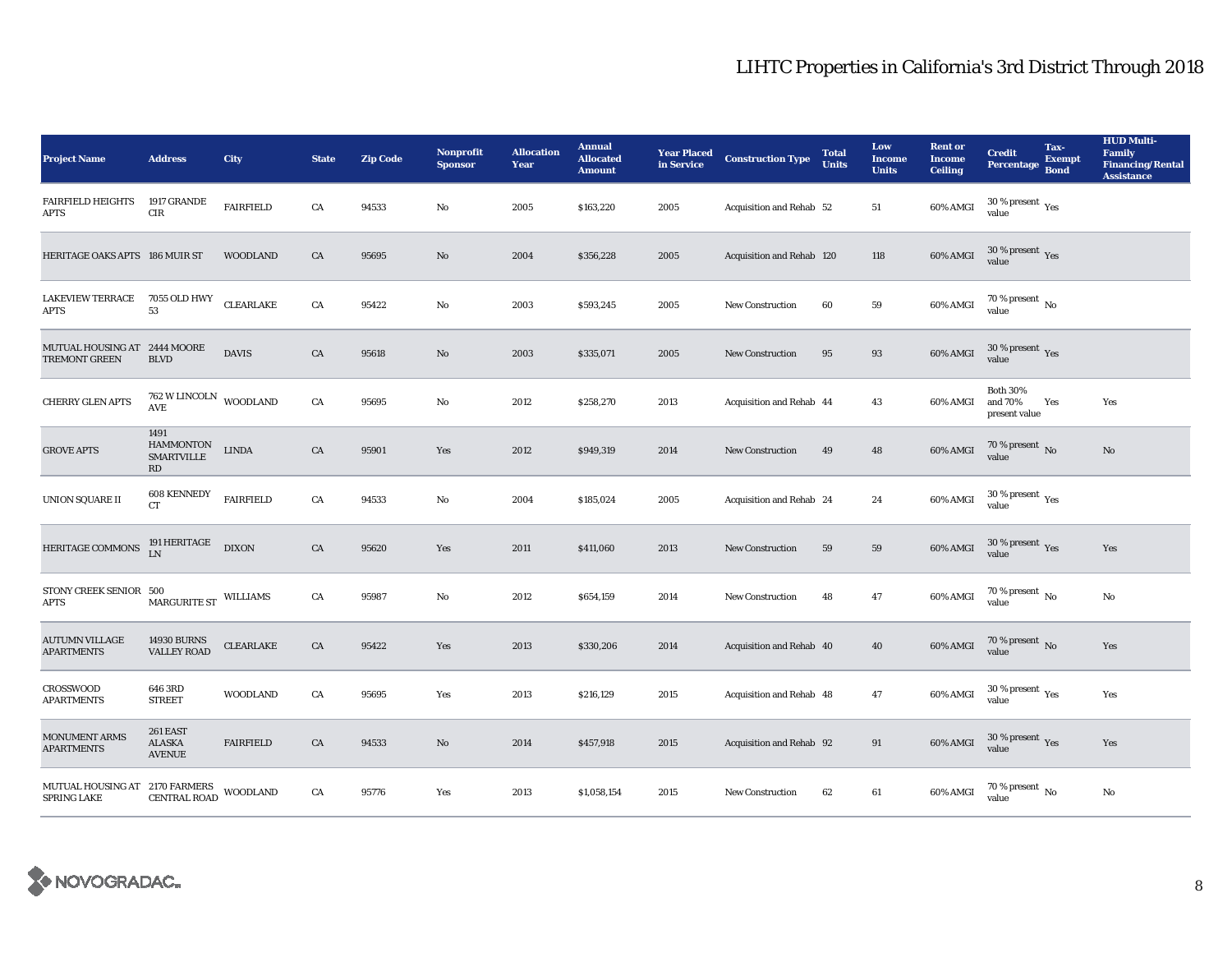| <b>Project Name</b>                                                                                                                                                                                       | <b>Address</b>                              | City             | <b>State</b> | <b>Zip Code</b> | Nonprofit<br><b>Sponsor</b> | <b>Allocation</b><br>Year | <b>Annual</b><br><b>Allocated</b><br><b>Amount</b> | <b>Year Placed<br/>in Service</b> | <b>Construction Type</b> | <b>Total</b><br><b>Units</b> | Low<br><b>Income</b><br><b>Units</b> | <b>Rent or</b><br><b>Income</b><br><b>Ceiling</b> | <b>Credit</b><br>Percentage                    | Tax-<br><b>Exempt</b><br><b>Bond</b> | <b>HUD Multi-</b><br><b>Family</b><br><b>Financing/Rental</b><br><b>Assistance</b> |
|-----------------------------------------------------------------------------------------------------------------------------------------------------------------------------------------------------------|---------------------------------------------|------------------|--------------|-----------------|-----------------------------|---------------------------|----------------------------------------------------|-----------------------------------|--------------------------|------------------------------|--------------------------------------|---------------------------------------------------|------------------------------------------------|--------------------------------------|------------------------------------------------------------------------------------|
| <b>ROCKY HILL</b><br>APARTMENTS +<br><b>BENNETT HILL</b><br><b>APARTMENTS</b>                                                                                                                             | 237 BENNETT<br><b>HILL COURT</b>            | <b>VACAVILLE</b> | CA           | 95688           | $\mathbf{No}$               | 2013                      | \$272,033                                          | 2015                              | Acquisition and Rehab 64 |                              | 63                                   | 60% AMGI                                          | $30$ % present $\,$ $\rm Yes$<br>value         |                                      | $\mathbf{N}\mathbf{o}$                                                             |
| <b>SUNSET VALLEY</b><br><b>DUPLEXES</b>                                                                                                                                                                   | 512 SPRUCE AVE WHEATLAND                    |                  | CA           | 95692           | Yes                         | 2013                      | \$1,216,332                                        | 2015                              | Acquisition and Rehab 88 |                              | 87                                   | 60% AMGI                                          | $70$ % present $\,$ No value                   |                                      | No                                                                                 |
| <b>WILLOW SPRINGS</b><br><b>SENIOR APARTMENTS</b>                                                                                                                                                         | 1340 W.<br><b>SYCAMORE</b><br><b>STREET</b> | <b>WILLOWS</b>   | CA           | 95988           | $\mathbf{No}$               | 2013                      | \$330,013                                          | 2015                              | New Construction         | 49                           | 48                                   | 60% AMGI                                          | 30 % present $\sqrt{\gamma_{\rm PS}}$<br>value |                                      | $\mathbf{No}$                                                                      |
| <b>WINTERS SENIOR</b><br>CENTER APARTMENTS STREET                                                                                                                                                         | 400 MORGAN                                  | <b>WINTERS</b>   | CA           | 95694           | No                          | 2014                      | \$332,480                                          | 2015                              | Acquisition and Rehab 38 |                              | 37                                   | 60% AMGI                                          | $70$ % present $\,$ No $\,$<br>value           |                                      | No                                                                                 |
| HERITAGE COMMONS 193 HERITAGE<br>PHASE 2                                                                                                                                                                  | <b>LANE</b>                                 | $\rm DIXON$      | CA           | 95620           | No                          | 2014                      | \$416,938                                          | 2016                              | New Construction         | 54                           | 53                                   | 60% AMGI                                          | 30 % present Yes<br>value                      |                                      | $\mathbf{No}$                                                                      |
| <b>KIMME'S PLACE (FKA</b><br><b>CALLEN STREET</b><br><b>APARTMENTS)</b>                                                                                                                                   | 1355 CALLEN<br><b>STREET</b>                | VACAVILLE        | CA           | 95688           | $\mathbf{N}\mathbf{o}$      | 2014                      | \$368,460                                          | 2016                              | Acquisition and Rehab 66 |                              | 65                                   | $60\%$ AMGI                                       | 30 % present $\rm \gamma_{\rm es}$<br>value    |                                      | No                                                                                 |
| MAPLE PARK PHASE 2                                                                                                                                                                                        | 9915 MAPLE<br><b>PARK</b>                   | LIVE OAK         | CA           | 95953           | Yes                         | 2014                      | \$256,417                                          | 2016                              | New Construction         | 35                           | $\bf{34}$                            | 60% AMGI                                          | 30 % present $\gamma_{\rm{es}}$<br>value       |                                      | Yes                                                                                |
| <b>WINTERS</b><br><b>APARTMENTS</b>                                                                                                                                                                       | <b>116 E. BAKER</b><br><b>STREET</b>        | <b>WINTERS</b>   | CA           | 95694           | Yes                         | 2015                      | \$243,229                                          | 2016                              | Acquisition and Rehab 44 |                              | 43                                   | 60% AMGI                                          | <b>Both 30%</b><br>and 70%<br>present value    | No                                   | No                                                                                 |
|                                                                                                                                                                                                           |                                             |                  |              |                 |                             |                           |                                                    |                                   |                          |                              |                                      |                                                   |                                                |                                      |                                                                                    |
| 112 Projects Reported                                                                                                                                                                                     |                                             |                  |              |                 |                             |                           | \$45,668,450                                       |                                   |                          | 7,519                        | 7,111                                |                                                   |                                                |                                      |                                                                                    |
| Location: California's 3rd District (Congressional District, 116th)                                                                                                                                       |                                             |                  |              |                 |                             |                           |                                                    |                                   |                          |                              |                                      |                                                   |                                                |                                      |                                                                                    |
| Pointsource: LIHTC                                                                                                                                                                                        |                                             |                  |              |                 |                             |                           |                                                    |                                   |                          |                              |                                      |                                                   |                                                |                                      |                                                                                    |
| Note: the values and totals are provided as a reference and the validity of the data cannot be guaranteed. All data should be verified with the HUD website before using it in the decisionmaking process |                                             |                  |              |                 |                             |                           |                                                    |                                   |                          |                              |                                      |                                                   |                                                |                                      |                                                                                    |